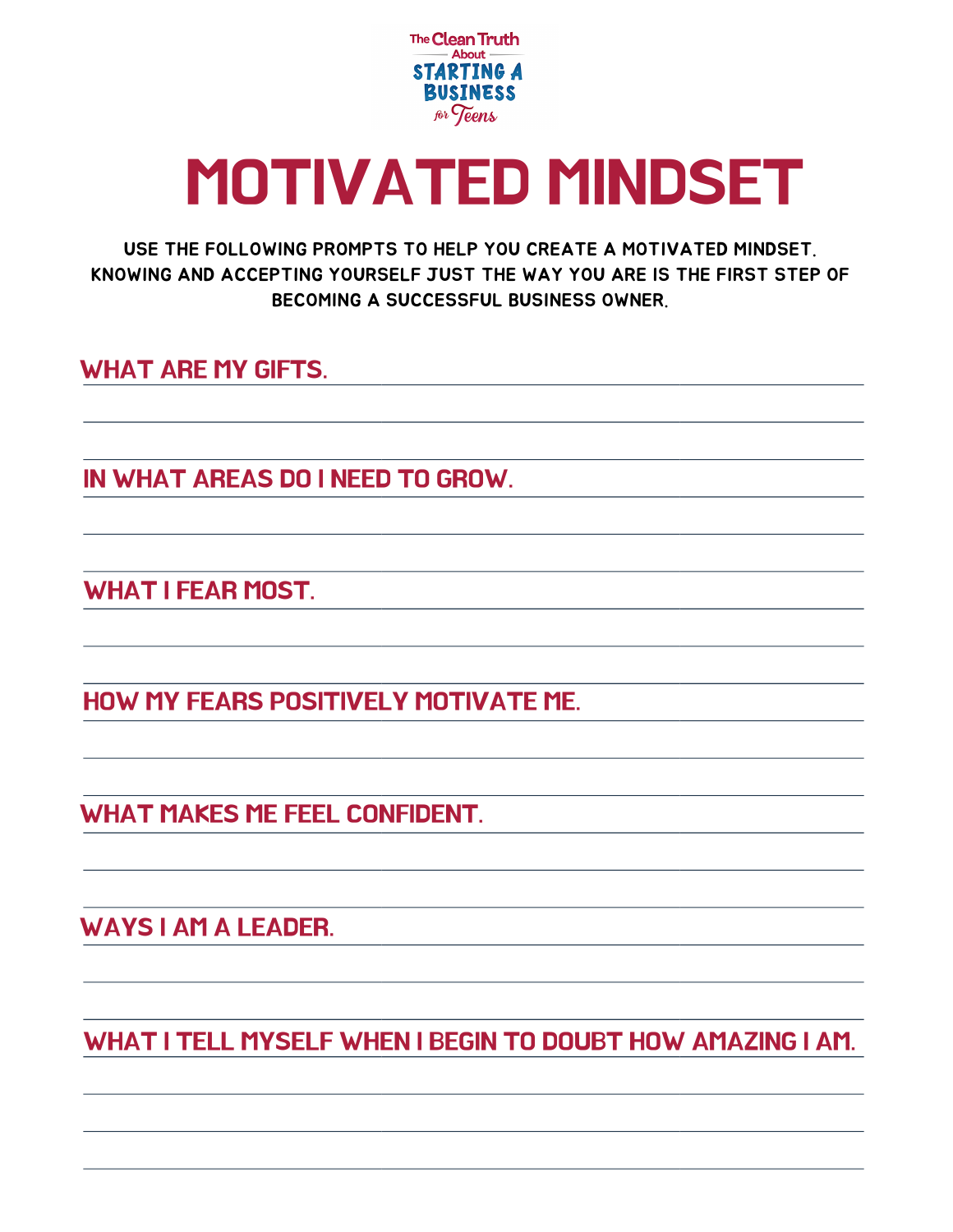

### MY PASSION AND PURPOSE

FINDING YOUR PASSION WILL LIKELY LEAD TO YOUR PURPOSE. LIST ALL OF THE THINGS YOU ARE PASSIONATE ABOUT AND HOW THOSE WHO SUPPORT YOU DESCRIBE YOU. THIS WILL GIVE YOU A GREAT START WITH FINDING BOTH.



NOW TRY TO COMBINE AT LEAST TWO OF THE FIRST FOUR BOXES (1-4) WITH ITEMS FOUND IN THE LAST TWO BOXES (5-6). CAN YOU FIND A WAY TO TURN THESE IDEAS INTO A BUSINESS? WRITE DOWN SOME OF YOUR IDEAS.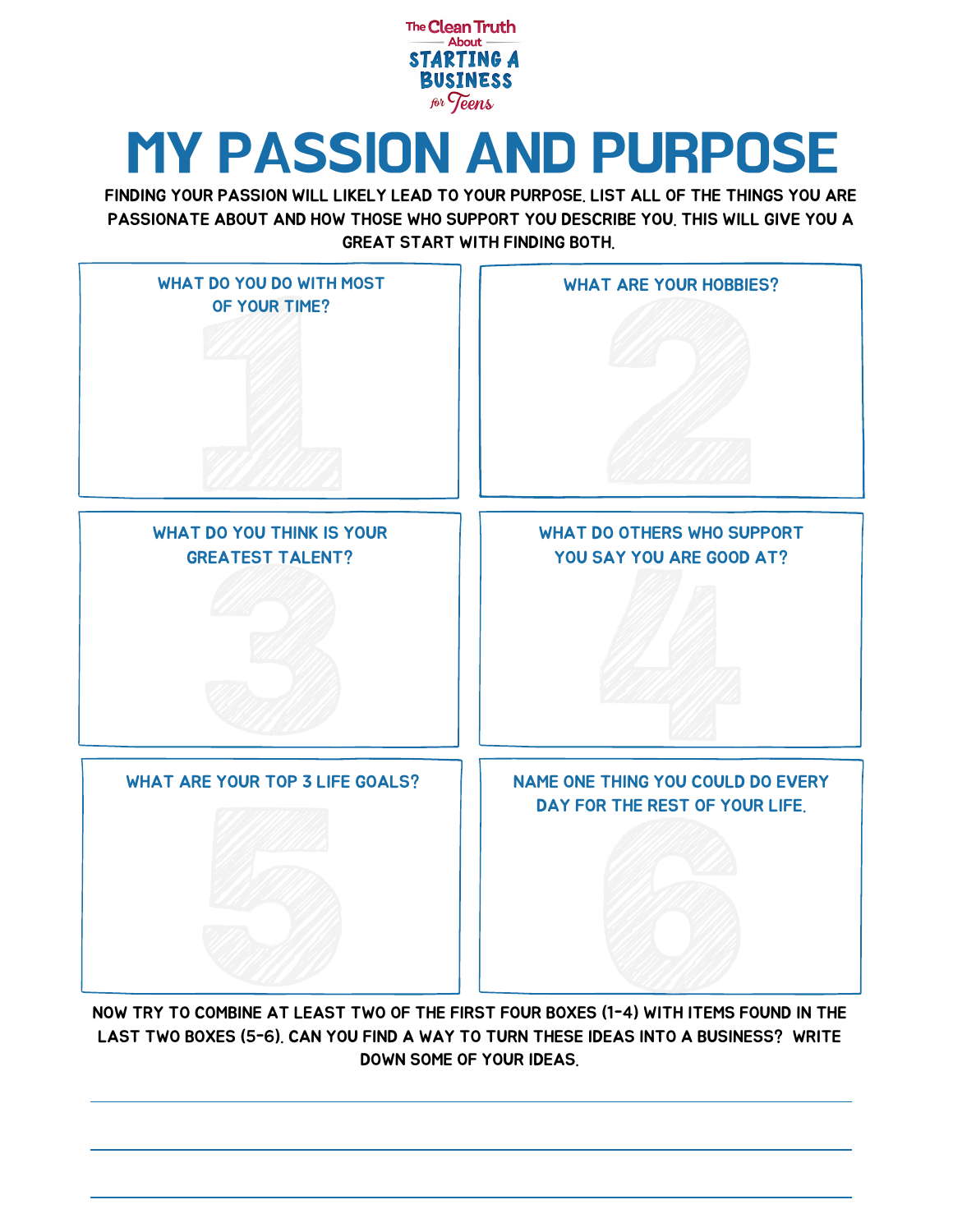

### INSPIRING MY "WHY"

HAVING A MOTIVATED MINDSET, PASSION FOR WHAT YOU DO, AND KNOWING YOUR PURPOSE ARE ALL PART OF YOUR "WHY". HOWEVER, THEY AREN'T ENOUGH TO KEEP YOU GOING WHEN THINGS GET TOUGH. WHAT ARE THE THINGS OUTSIDE OF YOURSELF THAT WILL DRIVE YOU TO NEVER GIVE UP, NO MATTER WHAT?

|--|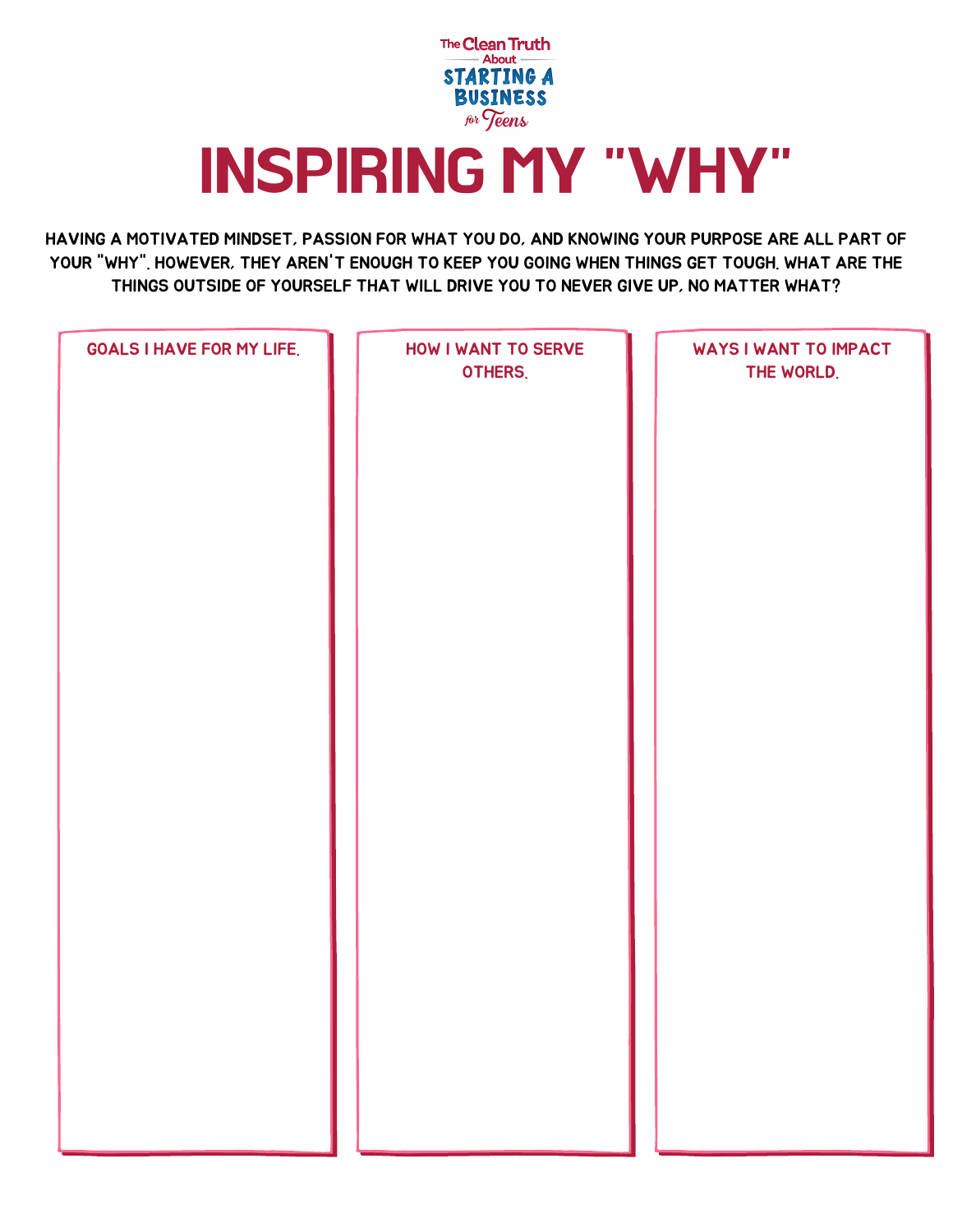

### RESEARCHING YOUR BUSINESS

FINDING INFORMATION ABOUT YOUR BUSINESS AND THEN USING IT TO PRACTICE YOUR CRAFT IS INCREDIBLY IMPORTANT. YOU MUST ALWAYS DO YOUR RESEARCH. MAKE COPIES OF THIS SHEET AND USE THEM TO GATHER INFORMATION ABOUT YOUR BUSINESS. DON'T FORGET, USE SHORTHAND WHEN TAKING NOTES. AN EXAMPLE WORKSHEET IS PROVIDED FOR YOU.

## **Dogsitting Business**

- I. Tim's Dogsitting Service
	- A. Topic (pricing)
		- 1. Big Dogs = \$35/hr
		- 2. Trained Dogs = \$30/hr
		- 3. Untrnd dogs = \$40/hr
- II. Trusted Website about Dogsitting A. Topic (pricing)
	- 1. most co's chrg by the hr
	- 2. \$ from \$30-\$45
	- 3. Untrnd dogs cost more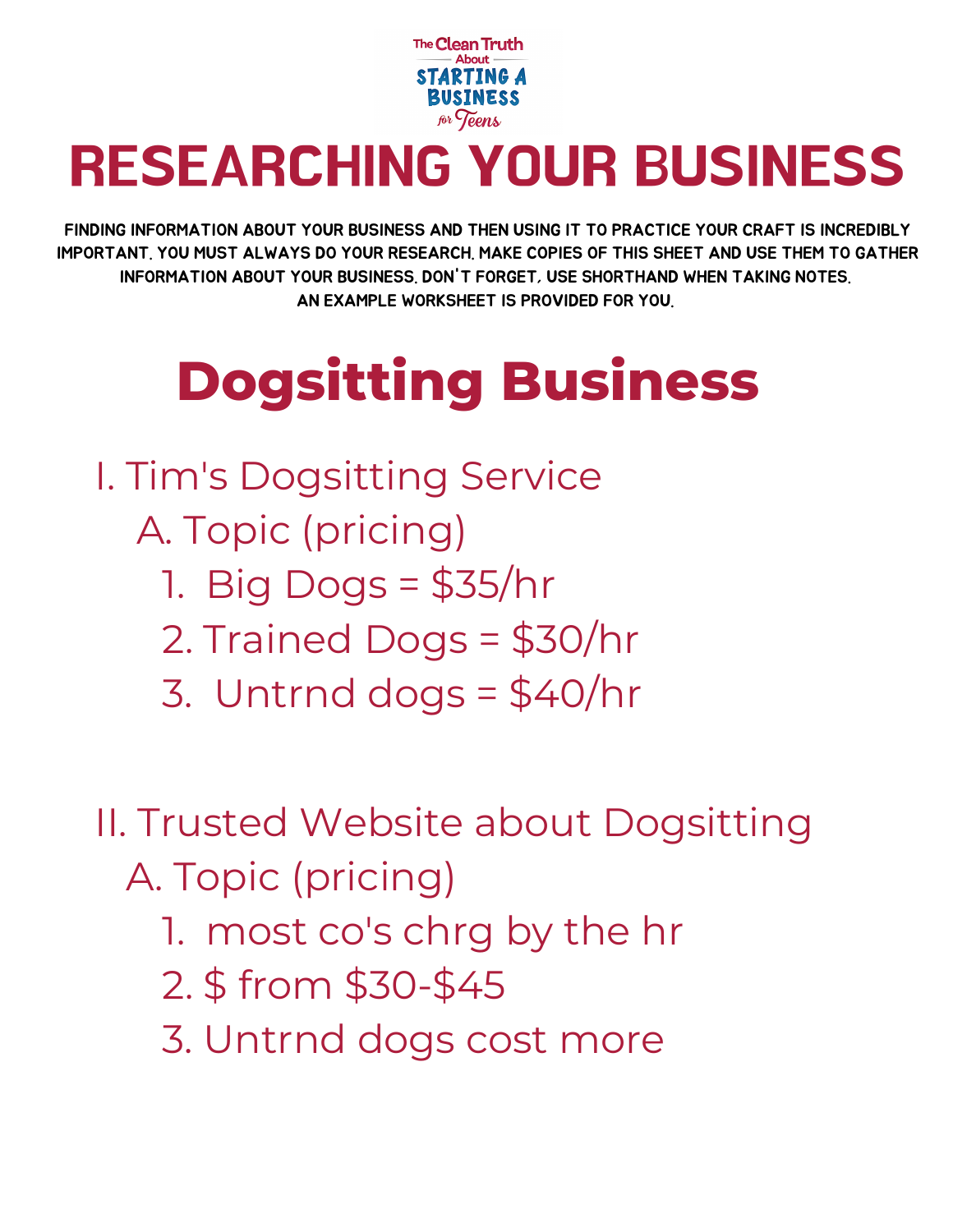

### **RESEARCHING YOUR BUSINESS**

FINDING INFORMATION ABOUT YOUR BUSINESS AND THEN USING IT TO PRACTICE YOUR CRAFT IS INCREDIBLY IMPORTANT, YOU MUST ALWAYS DO YOUR RESEARCH, MAKE COPIES OF THIS SHEET AND USE THEM TO GATHER INFORMATION ABOUT YOUR BUSINESS, DON'T FORGET, USE SHORTHAND WHEN TAKING NOTES.

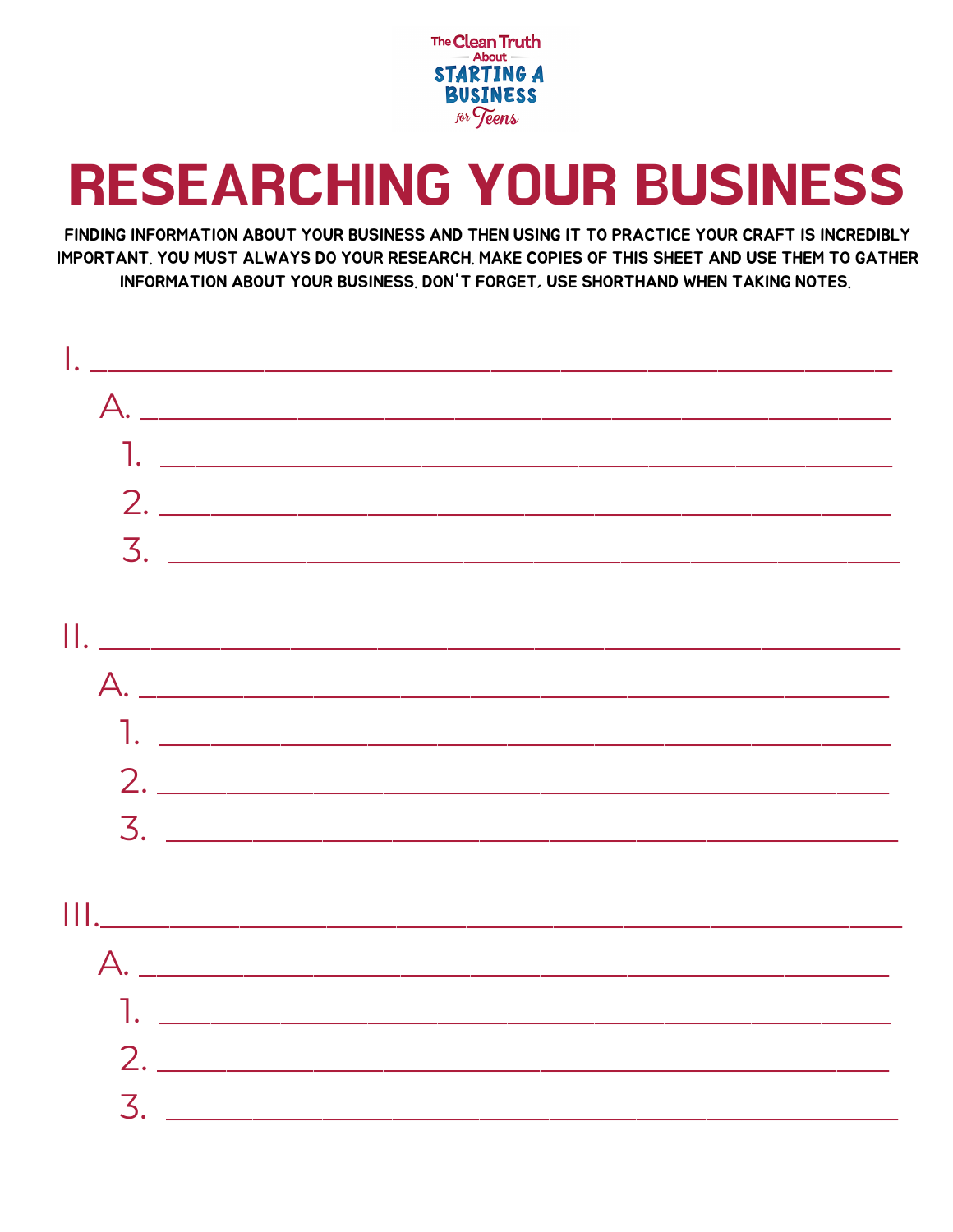

USE THIS WORKSHEET TO BRAINSTORM ALL OF THE THINGS YOU NEED TO START YOUR BUSINESS. THEN DETERMINE IF YOU ALREADY HAVE SOME OF THEM, IF YOU NEED TO BORROW OTHERS, OR IF SOME THINGS NEED TO BE PURCHASED.

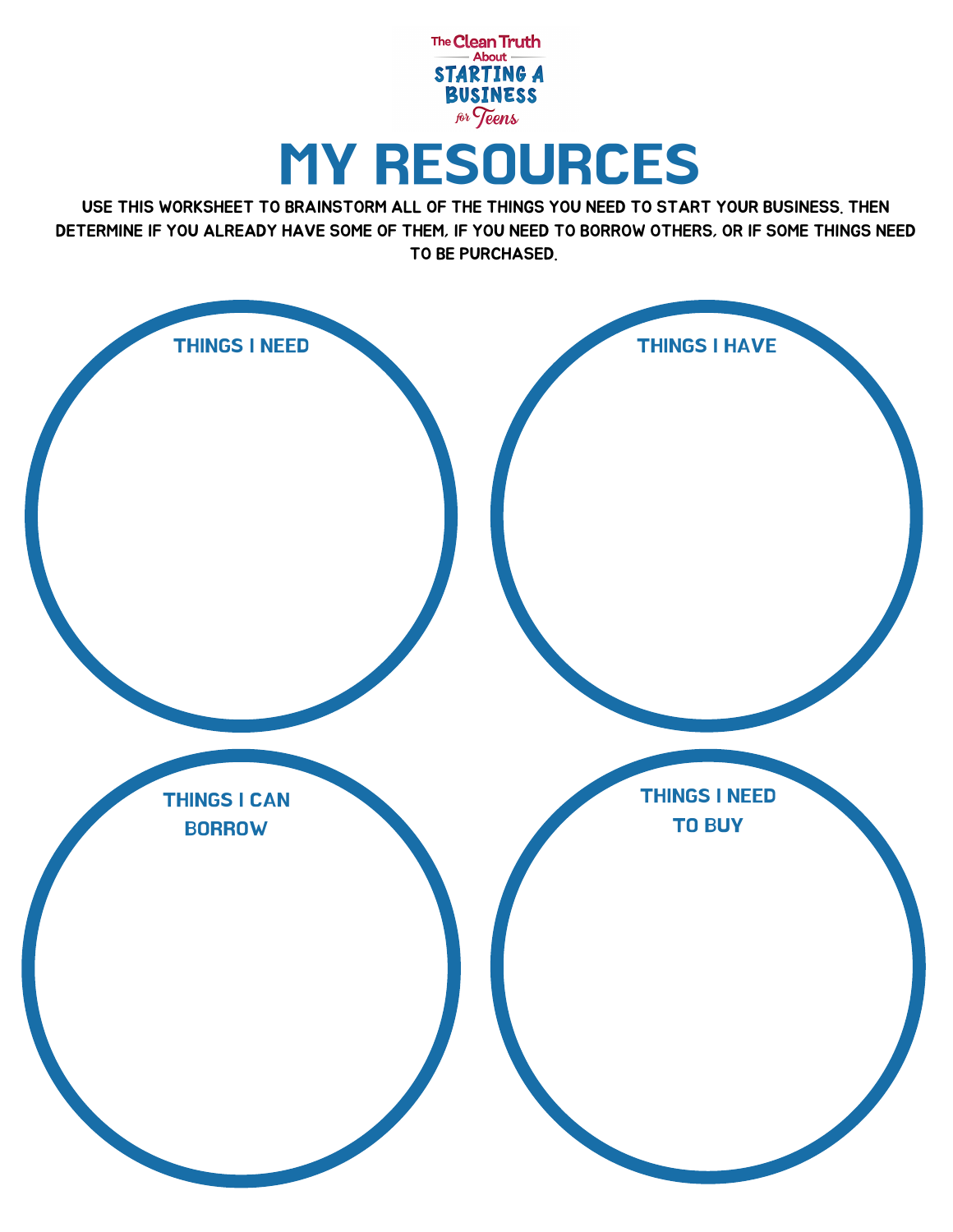

# CUSTOM CUSTOMER

IN THE BOXES BELOW, DESCRIBE YOUR CUSTOM CUSTOMER, YOUR AVATAR, BY WRITING AS MUCH ABOUT THEM AS YOU CAN. THEN WRITE OUT HOW YOU PLAN TO SOLVE THEIR PROBLEM OR FULFILL THEIR NEED. REMEMBER, THEY WILL MAKE UP YOUR TARGET MARKET.

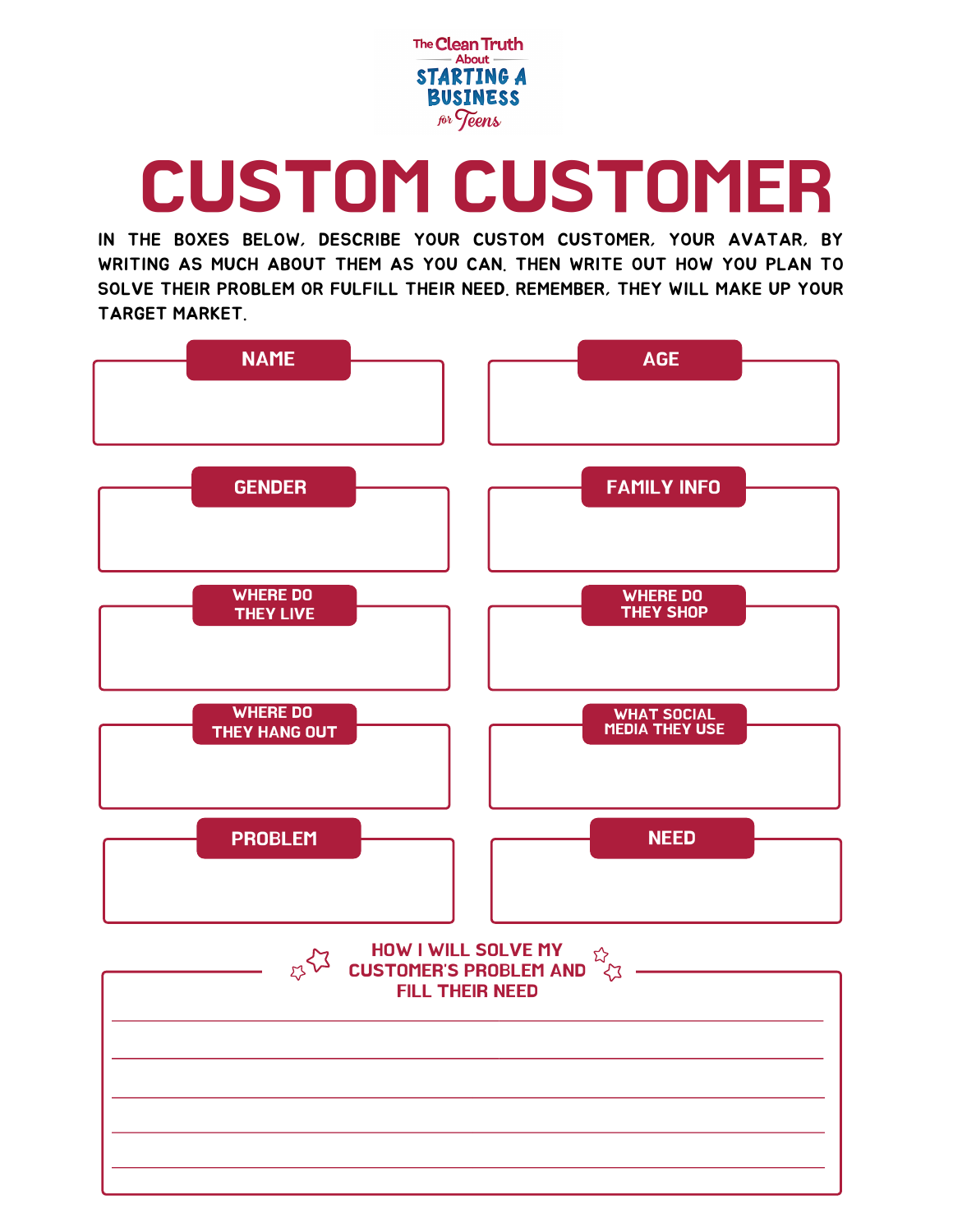

# YOUNIQUELY YOU

IN THE BOXES BELOW, DESCRIBE YOUR VALUE PROPOSITION - HOW YOUR BUSINESS WILL STAND OUT FROM THE COMPETITION - BY ANSWERING THE FOLLOWING QUESTIONS.

### What does your business do?

What competitors do you have?

What do your customers like about your competitors?

What don't they like about your competitors?

What makes your product or service different?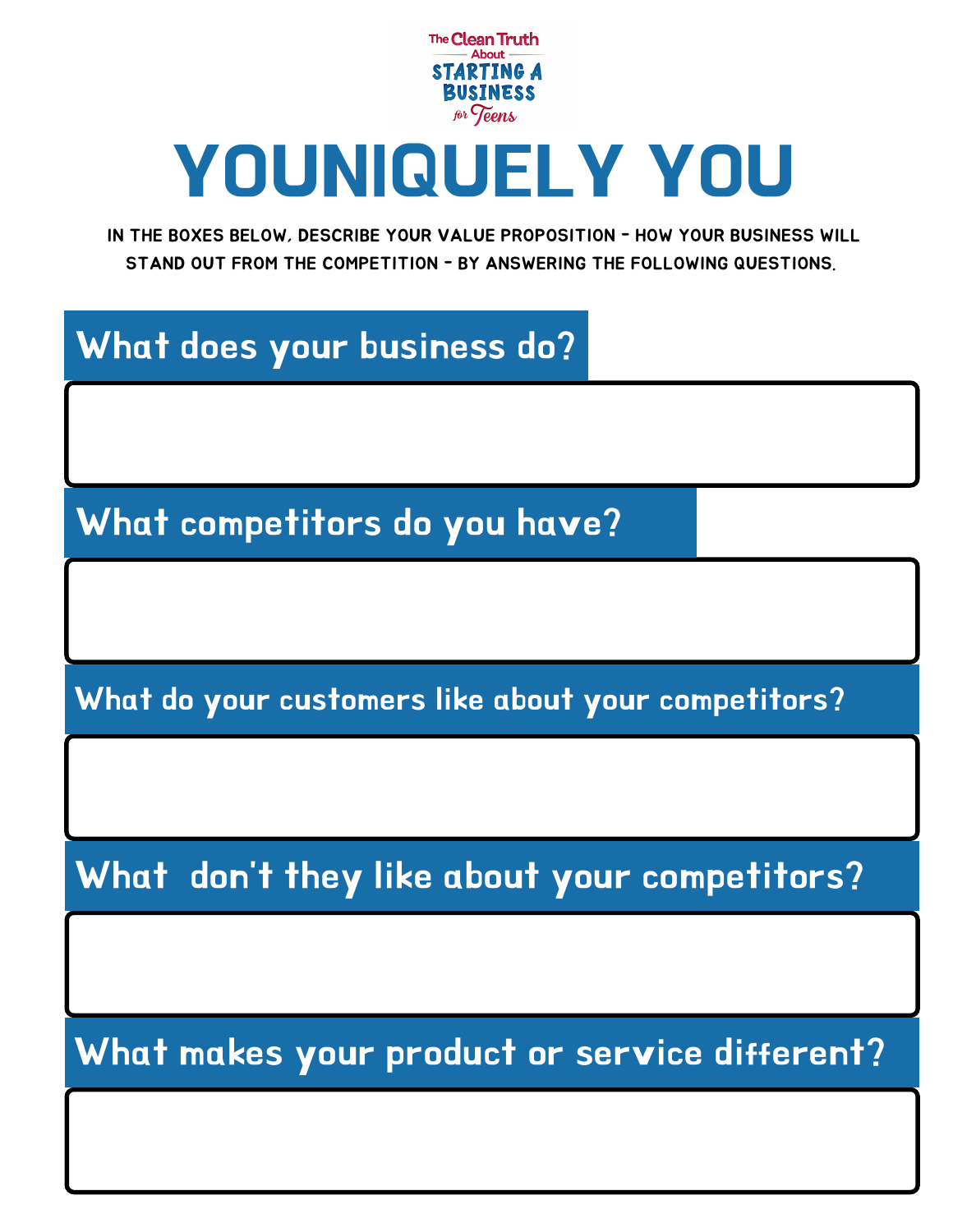

# 4P<sup>S</sup> OF MARKETING

USE THE INFORMATION YOU PROVIDE ON THIS WORKSHEET TO CREATE YOUR MARKETING STRATEGY. USE THE BACK OF THE WORKSHEET IF YOU NEED MORE ROOM TO WRITE.

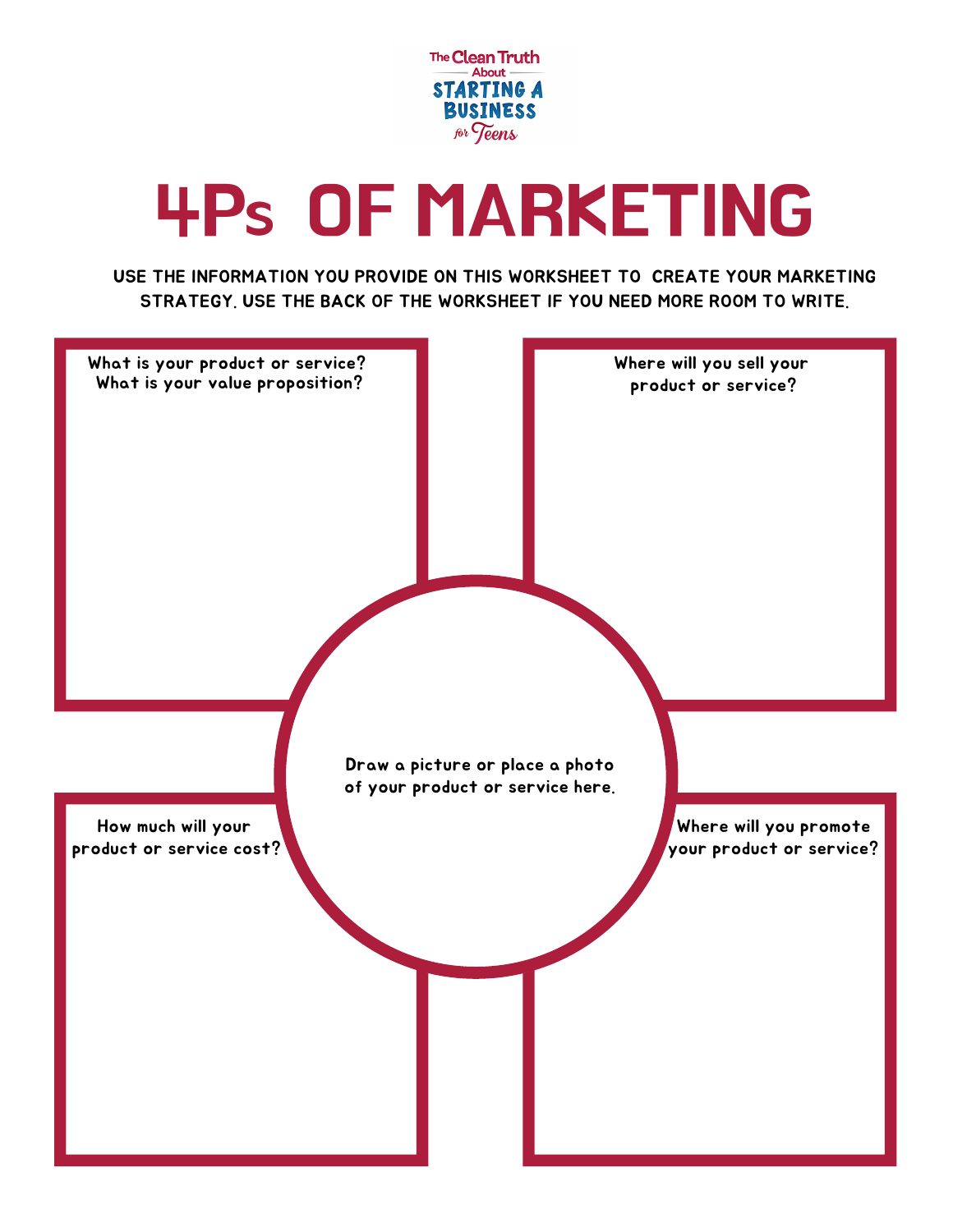

# BUDGETING BASICS

#### USE THIS WORKSHEET TO KEEP TRACK OF THE MONEY COMING INTO AND OUT OF YOUR BUSINESS.

|      | <b>MONTH</b>            |         |         |                |
|------|-------------------------|---------|---------|----------------|
| Date | <b>Item/Description</b> | Revenue | Expense | <b>Balance</b> |
|      |                         |         |         |                |
|      |                         |         |         |                |
|      |                         |         |         |                |
|      |                         |         |         |                |
|      |                         |         |         |                |
|      |                         |         |         |                |
|      |                         |         |         |                |
|      |                         |         |         |                |
|      |                         |         |         |                |
|      |                         |         |         |                |